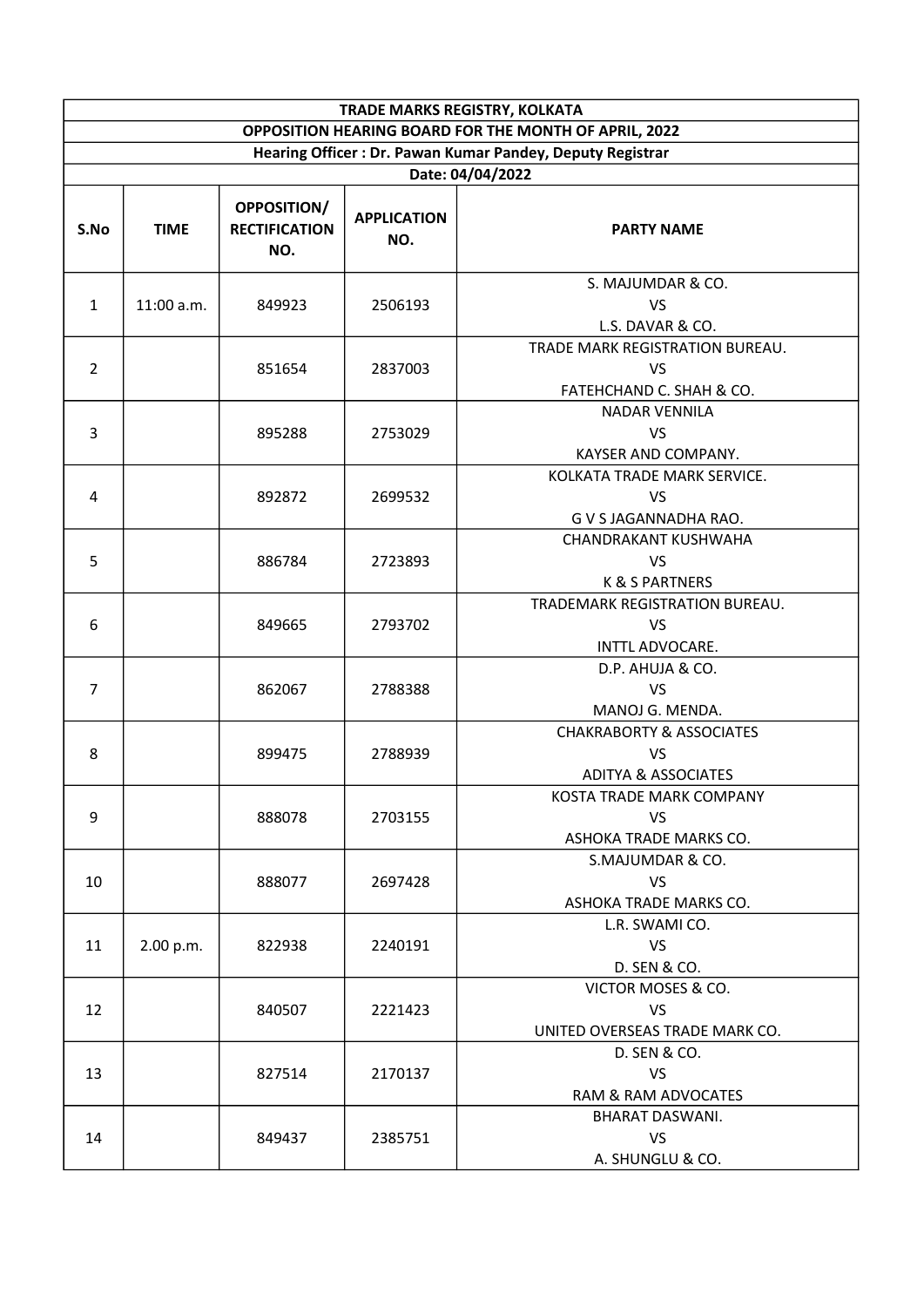|                |             |                      |                    | A.C. GANGOPADHYAY, ADVOCATE           |
|----------------|-------------|----------------------|--------------------|---------------------------------------|
| 15             |             | 850460               | 2390144            | <b>VS</b>                             |
|                |             |                      |                    | SUN PHARMA LABORATORIES LIMITED       |
|                |             |                      |                    | <b>GOLDFINN TECHNOLOGIES.</b>         |
| 16             |             | 821001               | 2066955            | <b>VS</b>                             |
|                |             |                      |                    | AMARJIT & ASSOCIATES.                 |
|                |             |                      |                    | KOLKATA TRADE MARK SERVICE.           |
| 17             |             | 844031               | 2137163            | <b>VS</b>                             |
|                |             |                      |                    | USHA A. CHANDRASEKHAR.                |
|                |             |                      |                    | D. SEN & CO.                          |
| 18             |             | 821096               | 2095609            | <b>VS</b>                             |
|                |             |                      |                    | ANAND AND ANAND.                      |
|                |             |                      |                    | NICHE, INTELLECTUAL PROPERTY OFFICES. |
| 19             |             | 842362               | 2169288            | <b>VS</b>                             |
|                |             |                      |                    | <b>INTELLECT IPR CONSULTING</b>       |
|                |             |                      |                    |                                       |
|                |             |                      |                    | C. J. ASSOCIATES.                     |
| 20             |             | 805861               | 2210920            | <b>VS</b>                             |
|                |             |                      |                    | KAYSER AND COMPANY.                   |
|                |             |                      |                    | Date: 05/04/2022                      |
|                |             | <b>OPPOSITION/</b>   | <b>APPLICATION</b> |                                       |
| S.No           | <b>TIME</b> | <b>RECTIFICATION</b> | NO.                | <b>PARTY NAME</b>                     |
|                |             | NO.                  |                    |                                       |
|                |             |                      |                    | KOLKATA TRADE MARK SERVICES.          |
| $\mathbf{1}$   | 11.00 a.m.  | 898532               | 2788383            | <b>VS</b>                             |
|                |             |                      |                    | ARJUN T. BHAGAT & CO.                 |
|                |             |                      |                    | D.SEN & CO.                           |
| $\overline{2}$ |             | 895443               | 2734982            | <b>VS</b>                             |
|                |             |                      |                    | DASWANI & DASWANI.                    |
|                |             |                      |                    | S.MAJUMDAR & CO.                      |
| 3              |             | 868922               | 2813575            | <b>VS</b>                             |
|                |             |                      |                    | WORLDWIDE INTELLEC.                   |
|                |             |                      |                    | TARUN KUMAR KUNDU.                    |
| 4              |             | 887036               | 2680084            | VS                                    |
|                |             |                      |                    | <b>GARGI SEN.</b>                     |
|                |             |                      |                    | <b>IDEAL TRADE MARK SERVICES.</b>     |
| 5              |             | 867376               | 2715786            | <b>VS</b>                             |
|                |             |                      |                    | TITUS & CO.                           |
|                |             |                      |                    | SHUKLA TRADE MARK COMPANY.            |
| 6              |             | 896031               | 2759892            | <b>VS</b>                             |
|                |             |                      |                    | TRADE MARK REGISTRATION BUREAU.       |
|                |             |                      |                    | S. MAJUMDAR & CO.                     |
| $\overline{7}$ |             | 862080               | 2813570            | VS                                    |
|                |             |                      |                    | POOJA DODD                            |
|                |             |                      |                    | TRADE MARK REGISTRATION BUREAU.       |
| 8              |             | 895176               | 2789589            | <b>Vs</b>                             |
|                |             |                      |                    | S. MAJUMDAR & CO.                     |
|                |             |                      |                    | DASWANI & DASWANI.                    |
| 9              |             | 868409               | 3007146            | <b>VS</b>                             |
|                |             |                      |                    | NITESH TOGNATTA.                      |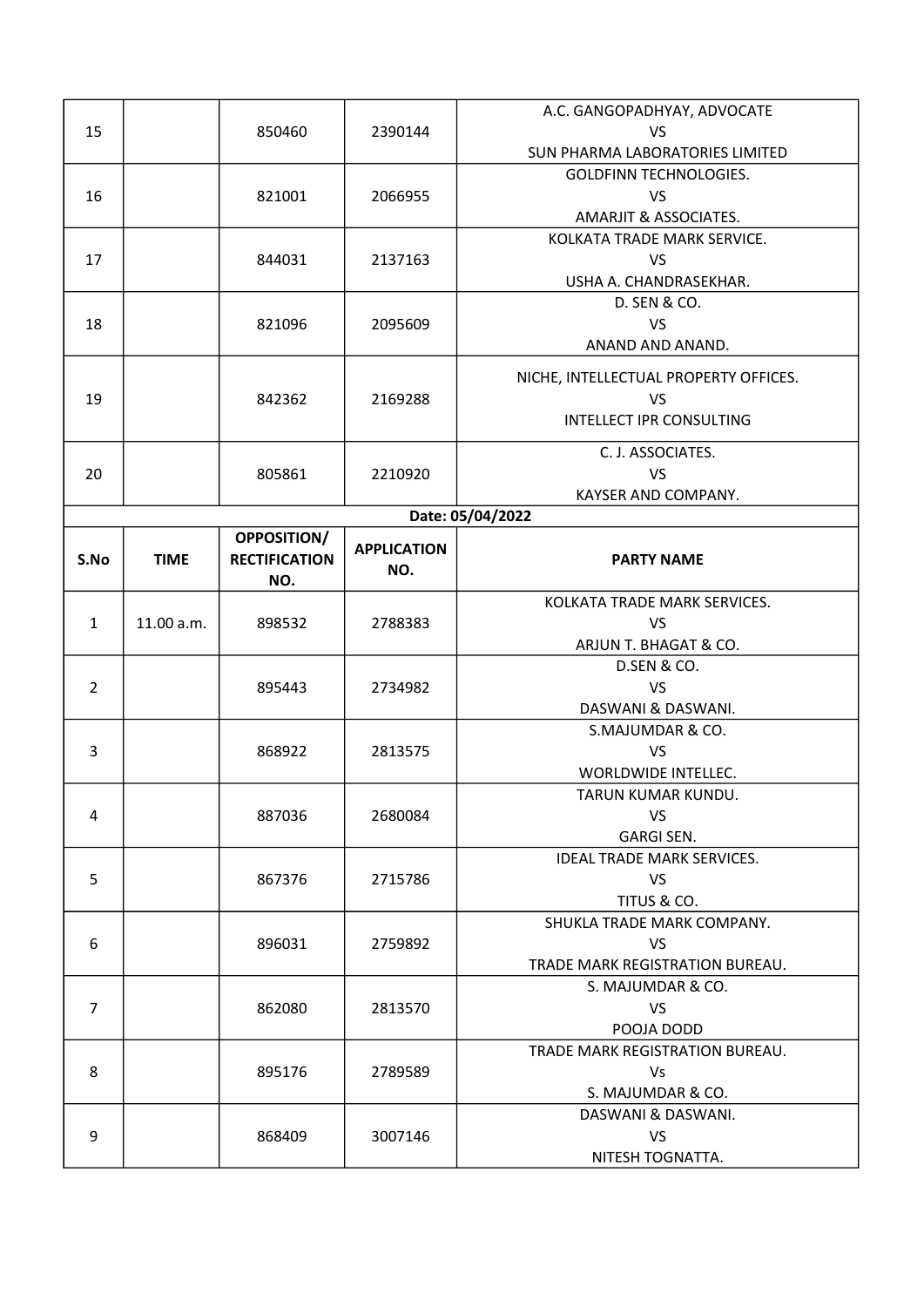|                |             |                      |                    | R.K. DEWAN & CO.                    |
|----------------|-------------|----------------------|--------------------|-------------------------------------|
| 10             |             | 871120               | 3099927            | <b>VS</b>                           |
|                |             |                      |                    | SINGHANIA & PARTNERS LLP.           |
|                |             |                      |                    | LALL & SETHI                        |
| 11             | 2.00 p.m.   | 916790               | 2225715            | VS                                  |
|                |             |                      |                    | ZEUSIP                              |
|                |             |                      |                    | JEETEN KUMAR DHAL, ADVOCATE         |
| 12             |             | 828762               | 2313784            | <b>VS</b>                           |
|                |             |                      |                    | SUN PHARMA LABORATORIES LIMITED     |
|                |             |                      |                    | <b>EASY TRADE SOLUTION</b>          |
| 13             |             | 845233               | 2451491            | <b>VS</b>                           |
|                |             |                      |                    | SHUKLA TRADE MARK COMPANY.          |
|                |             |                      |                    | A.C. GANGOPADHYAY, ADVOCATE         |
| 14             |             | 850489               | 2390144            | <b>VS</b>                           |
|                |             |                      |                    | M/S. V.A. ASSOCIATES.               |
|                |             |                      |                    | VICTOR DUTTA (ADVOCATE)             |
| 15             |             | 829317               | 2431535            | <b>VS</b>                           |
|                |             |                      |                    | WORLDWIDE REGISTRATION BUREAU.      |
|                |             |                      |                    |                                     |
|                |             |                      |                    | <b>CHAKRABORTY &amp; ASSOCIATES</b> |
| 16             |             | 825588               | 2374283            | <b>VS</b>                           |
|                |             |                      |                    | W. S. KANE & CO.                    |
|                |             |                      |                    | <b>KHAITAN &amp; CO LLP</b>         |
| 17             |             | 800360               | 2221851            | <b>VS</b>                           |
|                |             |                      |                    | <b>ASIAN PATENT BUREAU</b>          |
|                |             |                      |                    | <b>SINGHANIA &amp; COMPANY</b>      |
| 18             |             | 829074               | 2302704            | <b>VS</b>                           |
|                |             |                      |                    | Khaitan & Co.                       |
|                |             |                      |                    | D. SEN & CO.                        |
| 19             |             | 829070               | 2271288            | <b>VS</b>                           |
|                |             |                      |                    | USHA A. CHANDRASEKHAR.              |
|                |             |                      |                    | <b>GLOW WELL</b>                    |
| 20             |             | 848443               | 2091125            | VS                                  |
|                |             |                      |                    | V. RAVI, ADVOCATE.                  |
|                |             |                      |                    | Date: 06/04/2022                    |
|                |             | <b>OPPOSITION/</b>   | <b>APPLICATION</b> |                                     |
| S.No           | <b>TIME</b> | <b>RECTIFICATION</b> | NO.                | <b>PARTY NAME</b>                   |
|                |             | NO.                  |                    |                                     |
|                |             |                      |                    | DASWANI & DASWANI.                  |
| $\mathbf{1}$   | 11.00 a.m.  | 859489               | 3119855            | VS                                  |
|                |             |                      |                    | KAYSER AND COMPANY.                 |
|                |             |                      |                    | <b>IDEAL TRADE MARK SERVICES.</b>   |
| $\overline{2}$ |             | 864177               | 3017524            | <b>VS</b>                           |
|                |             |                      |                    | M/S. V.A. ASSOCIATES                |
|                |             |                      |                    | D. SEN & CO.                        |
| 3              |             | 861614               | 2984832            | <b>VS</b>                           |
|                |             |                      |                    | DELHI REGISTRATION SERVICES.        |
|                |             |                      |                    | TRADE MARK REGISTRATION BUREAU.     |
| 4              |             | 897897               | 2775026            | VS                                  |
|                |             |                      |                    | LALL LAHIRI & SALHOTRA.             |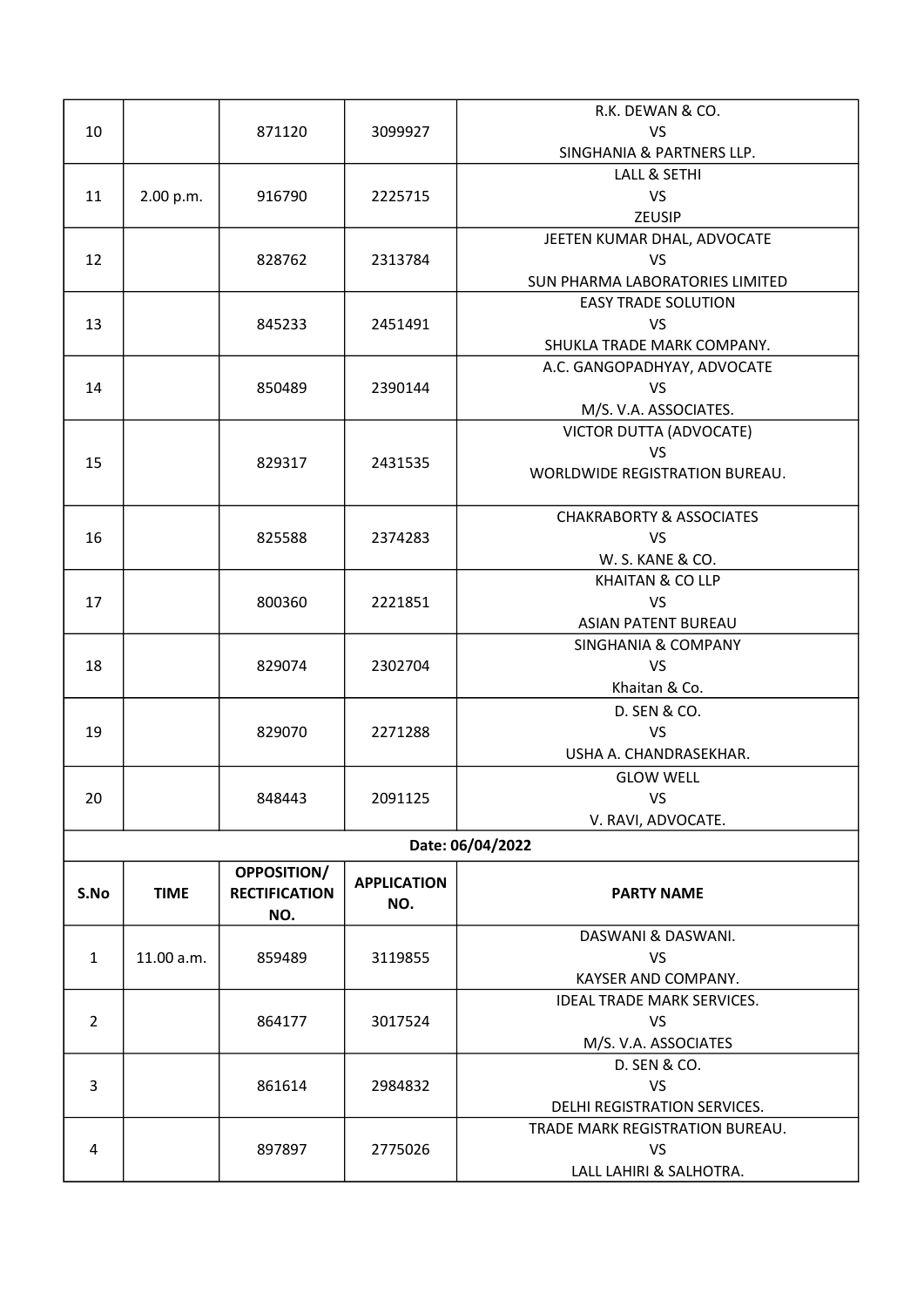|                |           |        |         | S. MAJUMDAR & CO.                    |
|----------------|-----------|--------|---------|--------------------------------------|
| 5              |           | 910842 | 3115407 | <b>VS</b>                            |
|                |           |        |         | R.K. DEWAN & CO.                     |
|                |           |        |         | LEXMOTION.                           |
| 6              |           | 906729 | 3094444 | <b>VS</b>                            |
|                |           |        |         | UNIMED TECHNOLOGIES LIMITED.         |
|                |           |        |         | NADAR VENNILA.                       |
| $\overline{7}$ |           | 907671 | 3127782 | <b>VS</b>                            |
|                |           |        |         | LALL & SETHI.                        |
|                |           |        |         | <b>GOLDFINN TECHNOLOGIES.</b>        |
| 8              |           | 866785 |         | <b>VS</b>                            |
|                |           |        | 2943067 |                                      |
|                |           |        |         | THE ACME COMPANY.                    |
|                |           |        |         | IPR HOUSE.COM                        |
| 9              |           | 864662 | 3019745 | <b>VS</b>                            |
|                |           |        |         | DASWANI & DASWANI.                   |
|                |           |        |         | <b>CHAKRABORTY &amp; ASSOCIATES.</b> |
| 10             |           | 871016 | 2987803 | <b>VS</b>                            |
|                |           |        |         | KOCHHAR & CO                         |
|                |           |        |         | <b>GLOW WELL</b>                     |
| 11             | 2.00 p.m. | 832045 | 2408750 | <b>VS</b>                            |
|                |           |        |         | <b>VISHESH AND ASSOCIATES</b>        |
|                |           |        |         |                                      |
|                |           |        |         | S. MAJUMDAR & CO.                    |
| 12             |           | 798337 | 2221252 | <b>VS</b>                            |
|                |           |        |         | ASM LAW OFFICES                      |
|                |           |        |         | TRADE MARK REGISTRATION BUREAU.      |
| 13             |           | 258574 | 1396238 | <b>VS</b>                            |
|                |           |        |         | LALJI ADVOCATES.                     |
|                |           |        |         | SKYLINE.                             |
| 14             |           | 822152 | 2163274 | <b>VS</b>                            |
|                |           |        |         | KHAITAN & CO LLP.                    |
|                |           |        |         | D. SEN & CO.                         |
| 15             |           | 791004 | 2098826 | <b>VS</b>                            |
|                |           |        |         | JAYA A MANGHWANI                     |
|                |           |        |         | D.P. AHUJA & CO                      |
| 16             |           | 843482 | 2195658 | <b>VS</b>                            |
|                |           |        |         | LALJI ADVOCATES                      |
|                |           |        |         | IPR HOUSE.COM                        |
| 17             |           | 825254 | 2153386 | <b>VS</b>                            |
|                |           |        |         | MAHTTA & CO.                         |
|                |           |        |         | <b>CHAKRABORTY &amp; ASSOCIATES</b>  |
| 18             |           | 819657 | 2035774 | <b>VS</b>                            |
|                |           |        |         | LALL & SETHI                         |
|                |           |        |         |                                      |
|                |           |        |         | PAWAN KUMAR MAHESHWARI, ADVOCATE     |
| 19             |           | 796108 | 2159223 | <b>VS</b>                            |
|                |           |        |         | <b>WOCKHARDT LIMITED</b>             |
|                |           |        |         | JP TRADE MARK SERVICES               |
| 20             |           | 826286 | 2129499 | <b>VS</b>                            |
|                |           |        |         | S.S. MALHOTRA                        |
|                |           |        |         |                                      |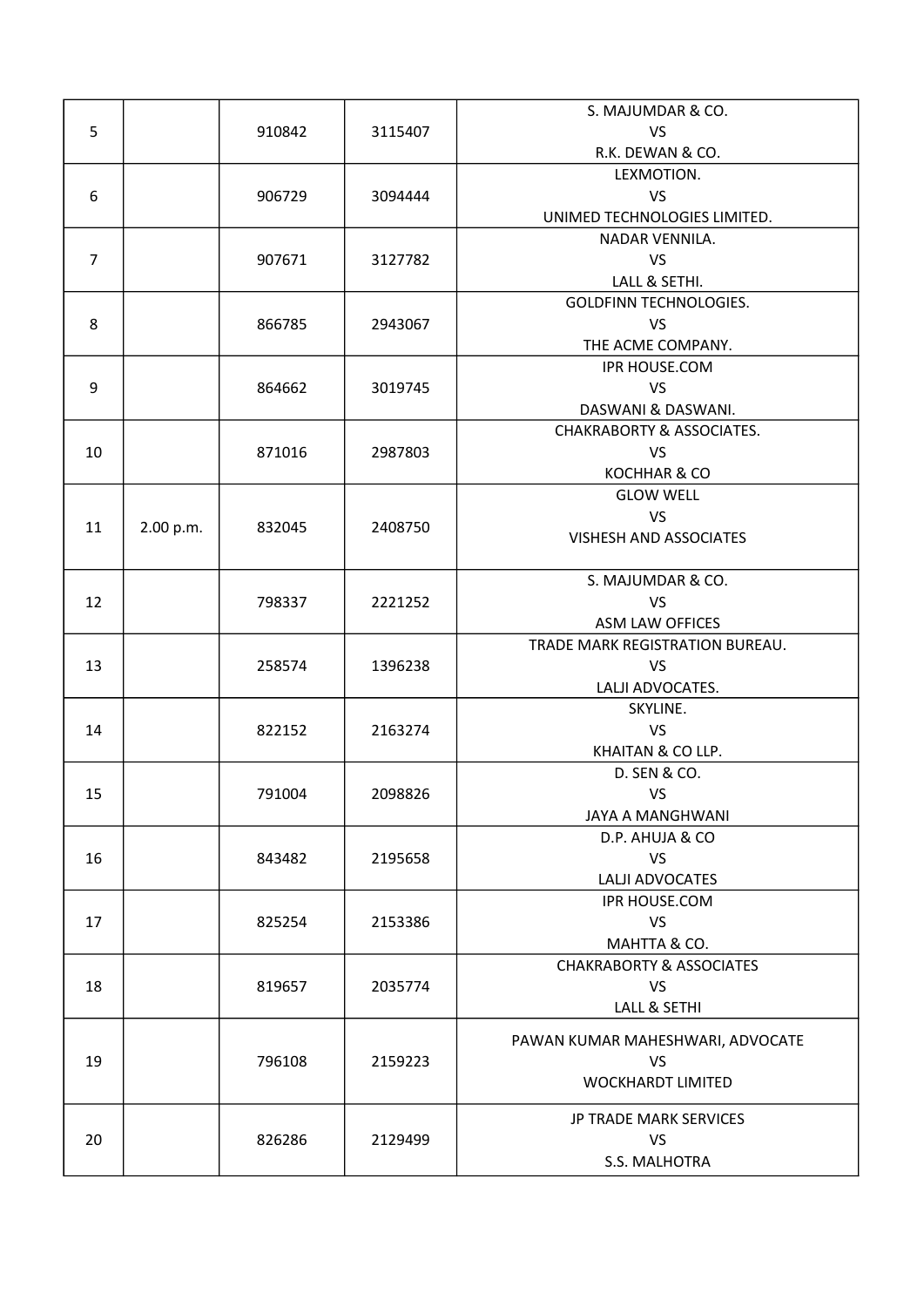|                | Date: 07/04/2022 |                                            |                           |                                                                                 |  |  |
|----------------|------------------|--------------------------------------------|---------------------------|---------------------------------------------------------------------------------|--|--|
| S.No           | <b>TIME</b>      | OPPOSITION/<br><b>RECTIFICATION</b><br>NO. | <b>APPLICATION</b><br>NO. | <b>PARTY NAME</b>                                                               |  |  |
| $\mathbf{1}$   | 11.00 a.m.       | 869355                                     | 2963959                   | BISWAJIT SARKAR, ADVOCATE.<br><b>VS</b><br>ARCHER & ANGEL.                      |  |  |
| $\overline{2}$ |                  | 870157                                     | 2987803                   | <b>CHAKRABORTY &amp; ASSOCIATES</b><br><b>VS</b><br><b>BANSAL &amp; COMPANY</b> |  |  |
| $\overline{3}$ |                  | 901431                                     | 2934706                   | KOLKATA TRADE MARK SERVICE.<br><b>VS</b><br>M/S. V.A. ASSOCIATES.               |  |  |
| 4              |                  | 871015                                     | 2987802                   | <b>CHAKRABORTY &amp; ASSOCIATES.</b><br><b>VS</b><br>KOCHHAR & CO.              |  |  |
| 5              |                  | 902104                                     | 2919513                   | <b>SINGHANIA &amp; COMPANY</b><br><b>VS</b><br>ANAND AND ANAND.                 |  |  |
| 6              |                  | 902483                                     | 2901856                   | S. MAJUMDAR & CO.<br>VS<br><b>VISHESH AND ASSOCIATES</b>                        |  |  |
| $\overline{7}$ |                  | 869204                                     | 3037367                   | KOLKATA TRADE MARK SERVICE.<br><b>VS</b><br>THE ACME COMPANY.                   |  |  |
| 8              |                  | 875742                                     | 3141408                   | DASWANI & DASWANI.<br><b>VS</b><br>ANAND AND ANAND.                             |  |  |
| 9              |                  | 862404                                     | 3129298                   | <b>CHAKRABORTY &amp; ASSOCIATES.</b><br>VS<br><b>BANSAL &amp; COMPANY.</b>      |  |  |
| 10             |                  | 860545                                     | 3099693                   | BISWAJIT SARKAR, ADVOCATE.<br>VS<br>NEON LABORATORIES LIMITED                   |  |  |
|                |                  |                                            |                           | Date: 11/04/2022                                                                |  |  |
| S.No           | <b>TIME</b>      | OPPOSITION/<br><b>RECTIFICATION</b><br>NO. | <b>APPLICATION</b><br>NO. | <b>PARTY NAME</b>                                                               |  |  |
| $\mathbf{1}$   | 11.00 a.m.       | 890368                                     | 3041598                   | L.S. DAVAR & CO.<br><b>VS</b><br>S. MAJUMDAR & CO.                              |  |  |
| $\overline{2}$ |                  | 878056                                     | 3130236                   | D. SEN & CO.<br><b>VS</b><br>THE ACME COMPANY.                                  |  |  |
| 3              |                  | 882860                                     | 2930894                   | JP TRADE MARK SERVICES.<br><b>VS</b><br>S. MAJUMDAR & CO.                       |  |  |
| 4              |                  | 906779                                     | 3084481                   | L.S. DAVAR & CO.<br><b>VS</b><br>W. S. KANE & CO.                               |  |  |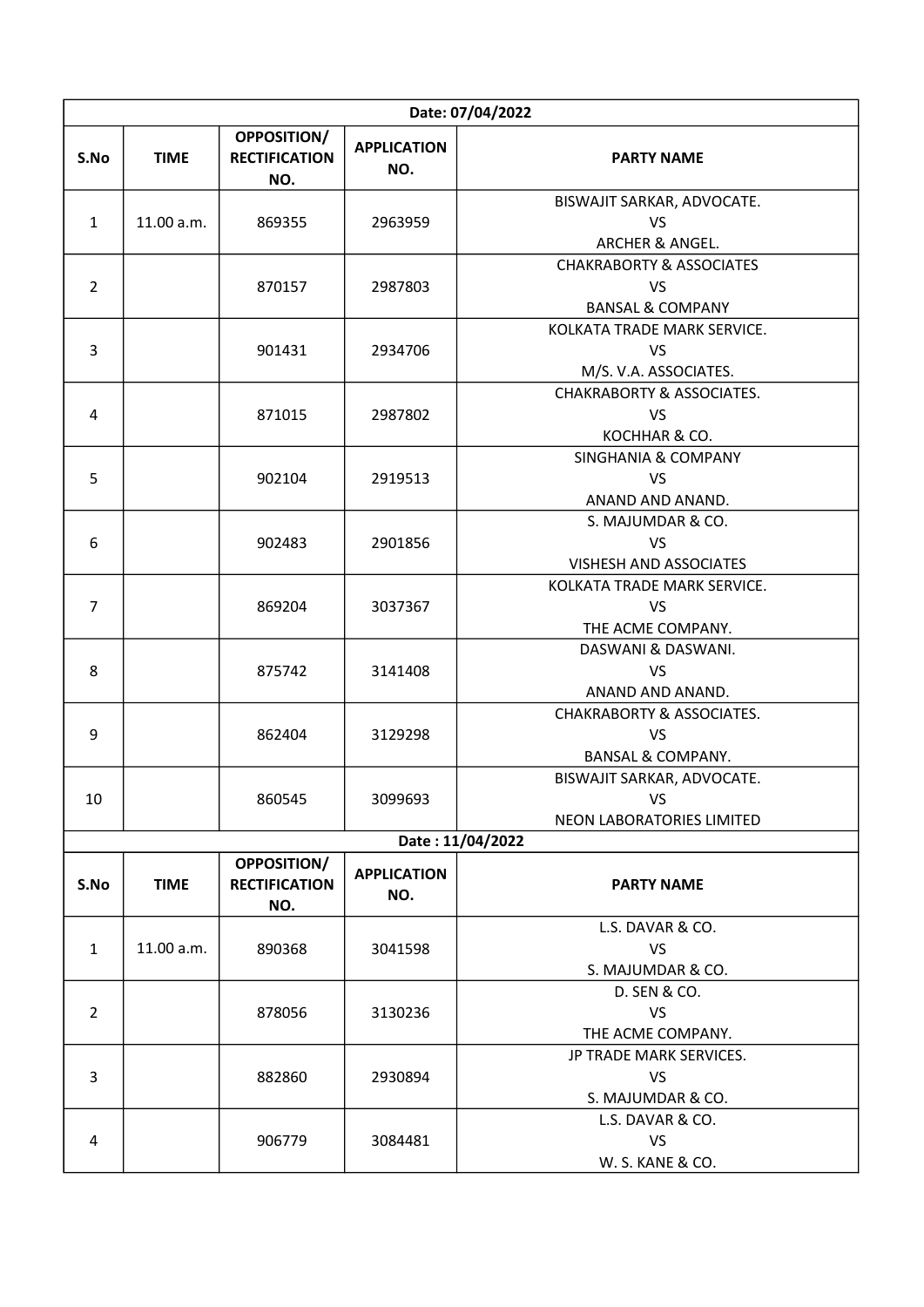|                |             |                      |                    | <b>D.SEN &amp; CO.</b>                     |
|----------------|-------------|----------------------|--------------------|--------------------------------------------|
| 5              |             | 854586               | 2975397            | <b>VS</b>                                  |
|                |             |                      |                    | TRADE MARK REGISTRATION BUREAU.            |
|                |             |                      |                    | S. MAJUMDAR & CO.                          |
| 6              |             | 872743               | 3115409            | <b>VS</b>                                  |
|                |             |                      |                    | R.K. DEWAN & CO.                           |
|                |             |                      |                    | S. MAJUMDAR & CO.                          |
| $\overline{7}$ |             | 872745               | 3115411            | <b>VS</b>                                  |
|                |             |                      |                    | R.K. DEWAN & CO.                           |
|                |             |                      |                    | S.S. RANA & CO.                            |
| 8              |             | 836866               | 2894513            | <b>VS</b>                                  |
|                |             |                      |                    | <b>MARKS &amp; RIGHTS.</b>                 |
|                |             |                      |                    |                                            |
|                |             |                      |                    | PHARMACEUTICAL INSTITUTE OF INDIA PVT.LTD. |
| 9              |             | 870136               | 3124471            | <b>VS</b>                                  |
|                |             |                      |                    | V. RAVI, ADVOCATE.                         |
|                |             |                      |                    | SKYLINE CORPORATE LAW HOUSE LLP            |
| 10             |             | 912865               | 3136420            | <b>VS</b>                                  |
|                |             |                      |                    | <b>GLOW WELL</b>                           |
|                |             |                      |                    | Date: 12/04/2022                           |
|                |             | <b>OPPOSITION/</b>   |                    |                                            |
| S.No           | <b>TIME</b> | <b>RECTIFICATION</b> | <b>APPLICATION</b> | <b>PARTY NAME</b>                          |
|                |             | NO.                  | NO.                |                                            |
|                |             |                      |                    | NADAR VENNILA.                             |
| $\mathbf{1}$   | 11.00 a.m.  | 910464               | 2999330            | <b>VS</b>                                  |
|                |             |                      |                    | ANAND AND ANAND.                           |
|                |             |                      |                    | NADAR VENNILA.                             |
| $\overline{2}$ |             | 910463               | 2999328            | <b>VS</b>                                  |
|                |             |                      |                    | ANAND AND ANAND.                           |
|                |             |                      |                    | NICHE, INTELLECTUAL PROPERTY OFFICES       |
| 3              |             | 868921               | 3064874            | <b>VS</b>                                  |
|                |             |                      |                    | <b>WORLDWIDE INTELLEC</b>                  |
|                |             |                      |                    | SKYLINE.                                   |
| 4              |             | 865295               | 3045215            | <b>VS</b>                                  |
|                |             |                      |                    | ANAND AND ANAND.                           |
|                |             |                      |                    | D. SEN & CO.                               |
| 5              |             | 905664               | 3076599            | <b>VS</b>                                  |
|                |             |                      |                    | DE PENNING & DE PENNING.                   |
|                |             |                      |                    | KOLKATA TRADE MARK SERVICE.                |
| 6              |             | 869203               | 3037369            | <b>VS</b>                                  |
|                |             |                      |                    | THE ACME COMPANY.                          |
|                |             |                      |                    | <b>GOLDFINN TECHNOLOGIES.</b>              |
| $\overline{7}$ |             | 866787               | 2943070            | VS                                         |
|                |             |                      |                    | THE ACME COMPANY.                          |
|                |             |                      |                    | DASWANI & DASWANI.                         |
| 8              |             | 857415               | 3079173            | <b>VS</b>                                  |
|                |             |                      |                    | KAYSER AND COMPANY.                        |
|                |             |                      |                    | TRADE MARK REGISTRATION BUREAU.            |
| 9              |             | 865324               | 3004083            | <b>VS</b>                                  |
|                |             |                      |                    | LALL LAHIRI & SALHOTRA.                    |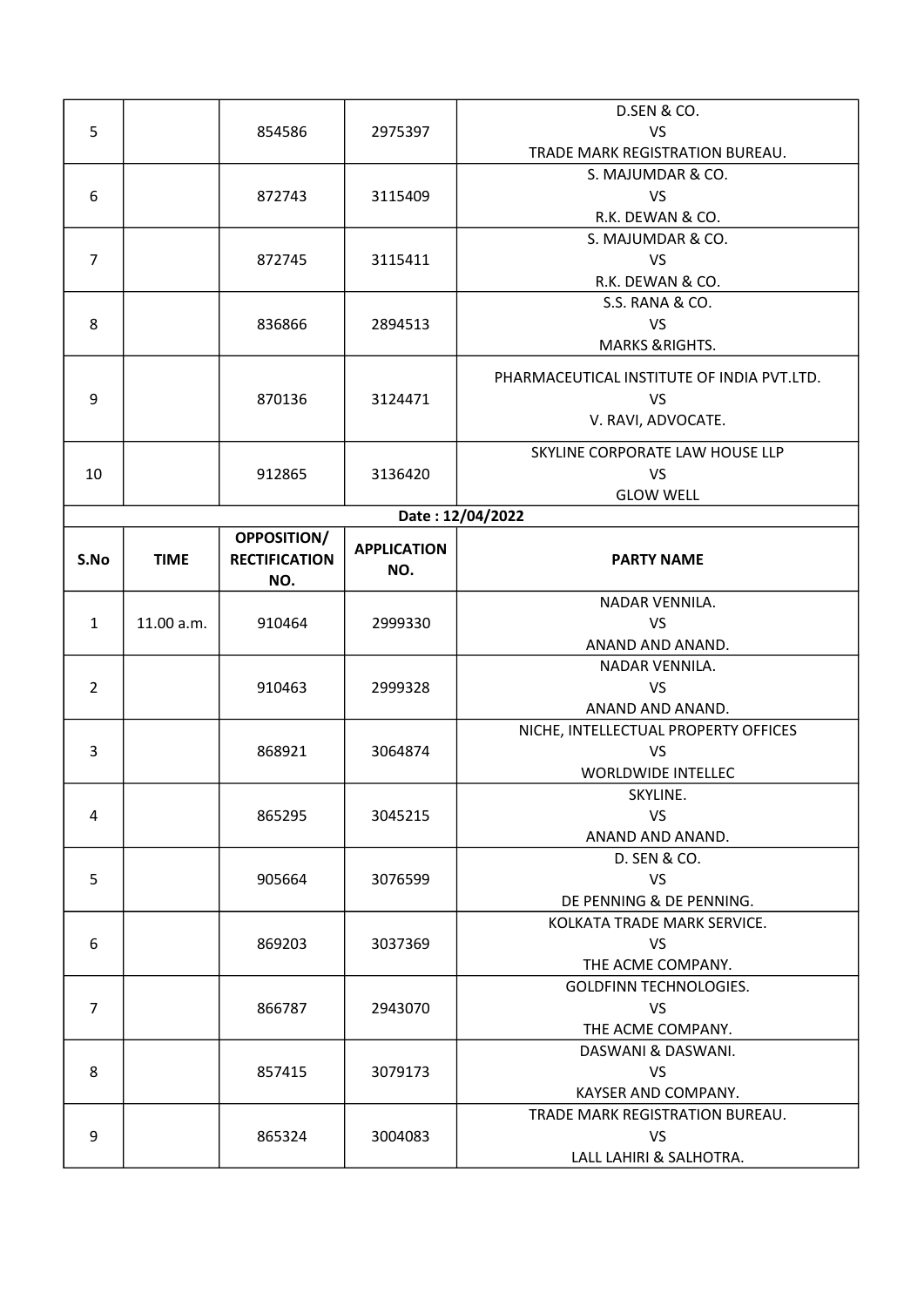|                |                  |                                            |                           | JEETEN KUMAR DHAL, ADVOCATE.                                                      |  |  |  |
|----------------|------------------|--------------------------------------------|---------------------------|-----------------------------------------------------------------------------------|--|--|--|
| 10             |                  | 865618                                     | 2941475                   | VS                                                                                |  |  |  |
|                |                  |                                            |                           | Khaitan & Co.                                                                     |  |  |  |
|                | Date: 13/04/2022 |                                            |                           |                                                                                   |  |  |  |
| S.No           | <b>TIME</b>      | OPPOSITION/<br><b>RECTIFICATION</b><br>NO. | <b>APPLICATION</b><br>NO. | <b>PARTY NAME</b>                                                                 |  |  |  |
| $\mathbf{1}$   | 11.00 a.m.       | 905405                                     | 3011827                   | <b>CHAKRABORTY &amp; ASSOCIATES.</b><br><b>VS</b><br><b>BANSAL &amp; COMPANY.</b> |  |  |  |
| $\overline{2}$ |                  | 905486                                     | 2995745                   | BUREAU OF PATENTS AND TRADE MARKS.<br><b>VS</b><br>VISHESH AND ASSOCIATES.        |  |  |  |
| 3              |                  | 866462                                     | 3042954                   | KOLKATA TRADE MARK SERVICE.<br><b>VS</b><br>L.R. SWAMI CO.                        |  |  |  |
| 4              |                  | 911840                                     | 3068219                   | D. SEN & CO.<br><b>VS</b><br><b>INVENTURE IP.</b>                                 |  |  |  |
| 5              |                  | 906885                                     | 3110637                   | JEETEN KUMAR DHAL, ADVOCATE.<br><b>VS</b><br>M/S. V.A. ASSOCIATES.                |  |  |  |
| 6              |                  | 902474                                     | 2985991                   | LEXMOTION.<br><b>VS</b><br>INDO OVERSEAS TRADE MARK CO.                           |  |  |  |
| $\overline{7}$ |                  | 872443                                     | 3127970                   | KOLKATA TRADE MARK SERVICE.<br>VS<br>IPR HOUSE.COM.                               |  |  |  |
| 8              |                  | 863463                                     | 3011103                   | SKYLINE.<br><b>VS</b><br>R.K. DEWAN & CO.                                         |  |  |  |
| 9              |                  | 904215                                     | 3110100                   | <b>GLOW WELL</b><br><b>VS</b><br>SUN PHARMACEUTICAL INDUSTRIES LIMITED            |  |  |  |
| 10             |                  | 799124                                     | 2181603                   | D. P. AHUJA & CO.<br><b>VS</b><br>LALL & SETHI.                                   |  |  |  |
|                |                  |                                            |                           | Date: 18/04/2022                                                                  |  |  |  |
| S.No           | <b>TIME</b>      | OPPOSITION/<br><b>RECTIFICATION</b><br>NO. | <b>APPLICATION</b><br>NO. | <b>PARTY NAME</b>                                                                 |  |  |  |
| $\mathbf{1}$   | 11.00 a.m.       | 862105                                     | 2975397                   | D. SEN & CO.<br><b>VS</b><br>C. J. ASSOCIATES.                                    |  |  |  |
| $\overline{2}$ |                  | 872439                                     | 3127973                   | KOLKATA TRADE MARK SERVICE.<br><b>VS</b><br>IPR HOUSE.COM.                        |  |  |  |
| 3              |                  | 872442                                     | 3127976                   | KOLKATA TRADE MARK SERVICE.<br><b>VS</b><br>IPR HOUSE.COM.                        |  |  |  |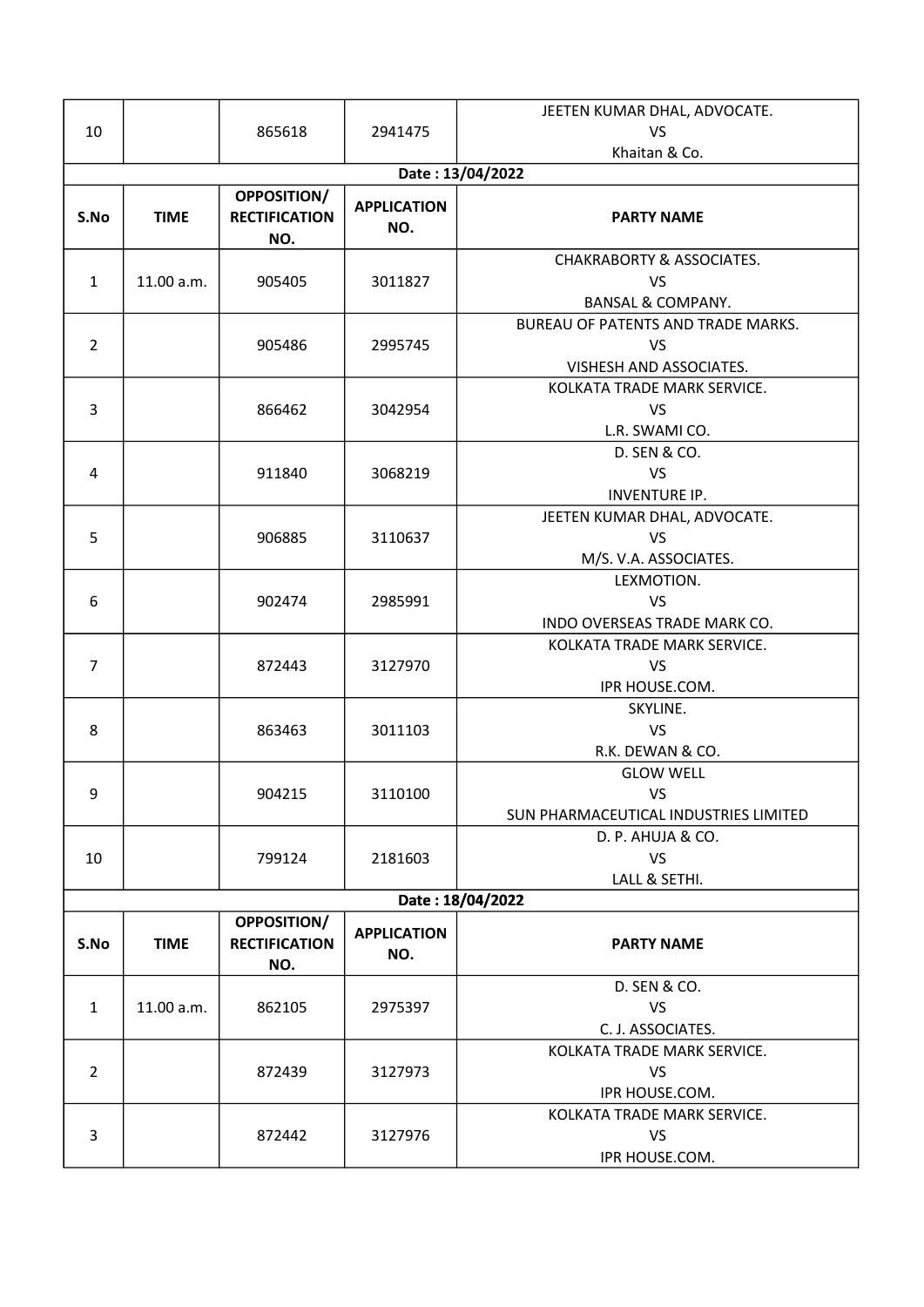|                |             |                                            |                           | KOLKATA TRADE MARK SERVICE.               |
|----------------|-------------|--------------------------------------------|---------------------------|-------------------------------------------|
| 4              |             | 872441                                     | 3127975                   | <b>VS</b>                                 |
|                |             |                                            |                           | IPR HOUSE.COM.                            |
|                |             |                                            |                           | KOLKATA TRADE MARK SERVICE.               |
| 5              |             | 872445                                     | 3127972                   | <b>VS</b>                                 |
|                |             |                                            |                           | IPR HOUSE.COM.                            |
|                |             |                                            |                           | S. MAJUMDAR & CO.                         |
| 6              |             | 900921                                     | 2924553                   | <b>VS</b>                                 |
|                |             |                                            |                           | DASWANI & DASWANI.                        |
|                |             |                                            |                           | DASWANI & DASWANI.                        |
| $\overline{7}$ |             | 875745                                     | 3141411                   | <b>VS</b>                                 |
|                |             |                                            |                           | ANAND AND ANAND.                          |
|                |             |                                            |                           | KOSTA TRADE MARK COMPANY.                 |
| 8              |             | 864777                                     | 3132497                   | <b>VS</b>                                 |
|                |             |                                            |                           | MANCHANDA ASSOCIATES.                     |
|                |             |                                            |                           | S. MAJUMDAR & CO.                         |
| 9              |             | 862087                                     |                           | <b>VS</b>                                 |
|                |             |                                            | 3107643                   |                                           |
|                |             |                                            |                           | POOJA DODD.                               |
|                |             |                                            |                           | DASWANI & DASWANI.                        |
| 10             |             | 875744                                     | 3141410                   | <b>VS</b>                                 |
|                |             |                                            |                           | ANAND AND ANAND.                          |
|                |             |                                            |                           | <b>IDEAL TRADE MARK SERVICES.</b>         |
| 11             |             | 812492                                     | 1834274                   | <b>VS</b>                                 |
|                |             |                                            |                           | PARKAR & PARKAR.                          |
|                |             |                                            |                           | Date: 19/04/2022                          |
|                |             |                                            |                           |                                           |
| S.No           | <b>TIME</b> | OPPOSITION/<br><b>RECTIFICATION</b><br>NO. | <b>APPLICATION</b><br>NO. | <b>PARTY NAME</b>                         |
|                |             |                                            |                           |                                           |
|                |             |                                            |                           | <b>BUREAU OF PATENTS AND TRADE MARKS.</b> |
| $\mathbf{1}$   | 11.00 a.m.  | 869800                                     | 3143511                   | <b>VS</b>                                 |
|                |             |                                            |                           | <b>VISHESH AND ASSOCIATES</b>             |
|                |             |                                            |                           | <b>BUREAU OF PATENTS AND TRADE MARKS.</b> |
| $\overline{2}$ |             | 875764                                     | 3143511                   | <b>VS</b>                                 |
|                |             |                                            |                           | ANAND AND ANAND.                          |
|                |             |                                            |                           | NADAR VENNILA.                            |
| $\overline{3}$ |             | 896749                                     | 2999327                   | VS                                        |
|                |             |                                            |                           | L.S DAVAR & CO.                           |
|                |             |                                            |                           | D. SEN & CO.                              |
| 4              |             | 903679                                     | 2944338                   | <b>VS</b>                                 |
|                |             |                                            |                           | ANAND AND ANAND.                          |
|                |             |                                            |                           | SKYLINE CORPORATE LAW HOUSE LLP.          |
| 5              |             | 912864                                     | 3136423                   | VS                                        |
|                |             |                                            |                           | GLOW WELL.                                |
|                |             |                                            |                           | S. MAJUMDAR & CO.                         |
| 6              |             | 872744                                     | 3115410                   | <b>VS</b>                                 |
|                |             |                                            |                           | R.K. DEWAN & CO.                          |
|                |             |                                            |                           | DEPENNING & DEPENNING                     |
| $\overline{7}$ |             | 904601                                     | 2979397                   | <b>VS</b><br>MAHTTA & CO                  |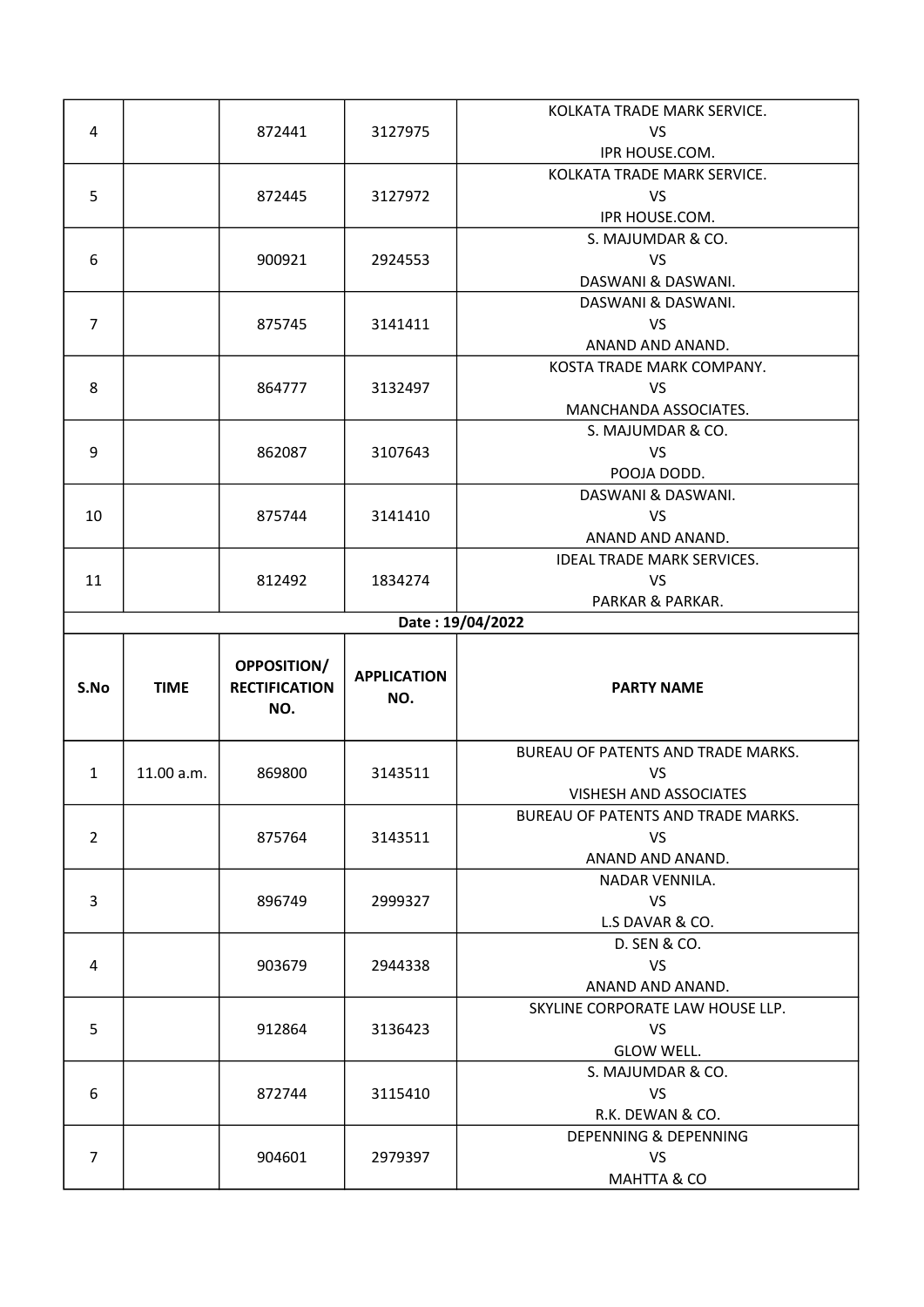|                |             |                      |                    | KOLKATA TRADE MARK SERVICE           |
|----------------|-------------|----------------------|--------------------|--------------------------------------|
| 8              |             | 865327               | 2975863            | <b>VS</b>                            |
|                |             |                      |                    | IPR HOUSE.COM.                       |
|                |             |                      |                    | SHUKLA TRADE MARK COMPANY.           |
| 9              |             | 914101               | 3111257            | VS                                   |
|                |             |                      |                    | ANAND AND ANAND.                     |
|                |             |                      |                    | D.P. AHUJA & CO                      |
| 10             |             | 832495               | 2352774            | <b>VS</b>                            |
|                |             |                      |                    | LALJI ADVOCATES                      |
|                |             |                      |                    | Date: 20/04/2022                     |
|                |             | <b>OPPOSITION/</b>   |                    |                                      |
| S.No           | <b>TIME</b> | <b>RECTIFICATION</b> | <b>APPLICATION</b> | <b>PARTY NAME</b>                    |
|                |             | NO.                  | NO.                |                                      |
|                |             |                      |                    | <b>CHAKRABORTY &amp; ASSOCIATES.</b> |
| $\mathbf{1}$   | 11.00 a.m.  | 870158               | 2987802            | <b>VS</b>                            |
|                |             |                      |                    | <b>BANSAL &amp; COMPANY.</b>         |
|                |             |                      |                    | <b>IDEAL TRADE MARK SERVICES.</b>    |
| $\overline{2}$ |             | 886130               | 2186480            | <b>VS</b>                            |
|                |             |                      |                    |                                      |
|                |             |                      |                    | DELHI REGISTRATION SERVICE.          |
|                |             |                      |                    | <b>IDEAL TRADE MARK SERVICES.</b>    |
| 3              |             | 263571               | 2186481            | <b>VS</b>                            |
|                |             |                      |                    | DELHI REGISTRATION SERVICES.         |
|                |             |                      |                    | <b>UMAR FARUK</b>                    |
| 4              |             | 985567               | 4035496            | <b>VS</b>                            |
|                |             |                      |                    | SURESH & CO.                         |
|                |             |                      |                    | SURESH & CO.                         |
| 5              |             | 993449               | 4073212            | <b>VS</b>                            |
|                |             |                      |                    | JAIRO TRADE MARK OFFICE.             |
|                |             |                      |                    | SURESH & CO.                         |
| 6              |             | 993448               | 4073211            | <b>VS</b>                            |
|                |             |                      |                    | JAIRO TRADE MARK OFFICE.             |
|                |             |                      |                    | RAHUL RAJPUT.                        |
| 7              |             | 829641               | 2256782            | <b>VS</b>                            |
|                |             |                      |                    | LALJI ADVOCATES                      |
|                |             |                      |                    | JP TRADE MARK SERVICES               |
| 8              |             | 818364               | 2098086            | VS                                   |
|                |             |                      |                    | M. P. MIRCHANDANI & CO.              |
|                |             |                      |                    | D. P. AHUJA & CO.                    |
| 9              |             | 843232               | 2149064            | <b>VS</b>                            |
|                |             |                      |                    | SELVAM & SELVAM, ADVOCATES           |
|                |             |                      |                    | D. SEN & CO.                         |
| 10             |             | 797421               | 1998558            | <b>VS</b>                            |
|                |             |                      |                    | <b>CHANDRAKANT M JOSHI</b>           |
|                |             |                      |                    | Date: 21/04/2022                     |
|                |             | <b>OPPOSITION/</b>   | <b>APPLICATION</b> |                                      |
| S.No           | <b>TIME</b> | <b>RECTIFICATION</b> | NO.                | <b>PARTY NAME</b>                    |
|                |             | NO.                  |                    |                                      |
|                |             |                      |                    | TRADE MARK REGISTRATION BUREAU.      |
| $\mathbf{1}$   | 11.00 a.m.  | 824386               | 2113643            | <b>VS</b>                            |
|                |             |                      |                    | FATEHCHAND C. SHAH & CO.             |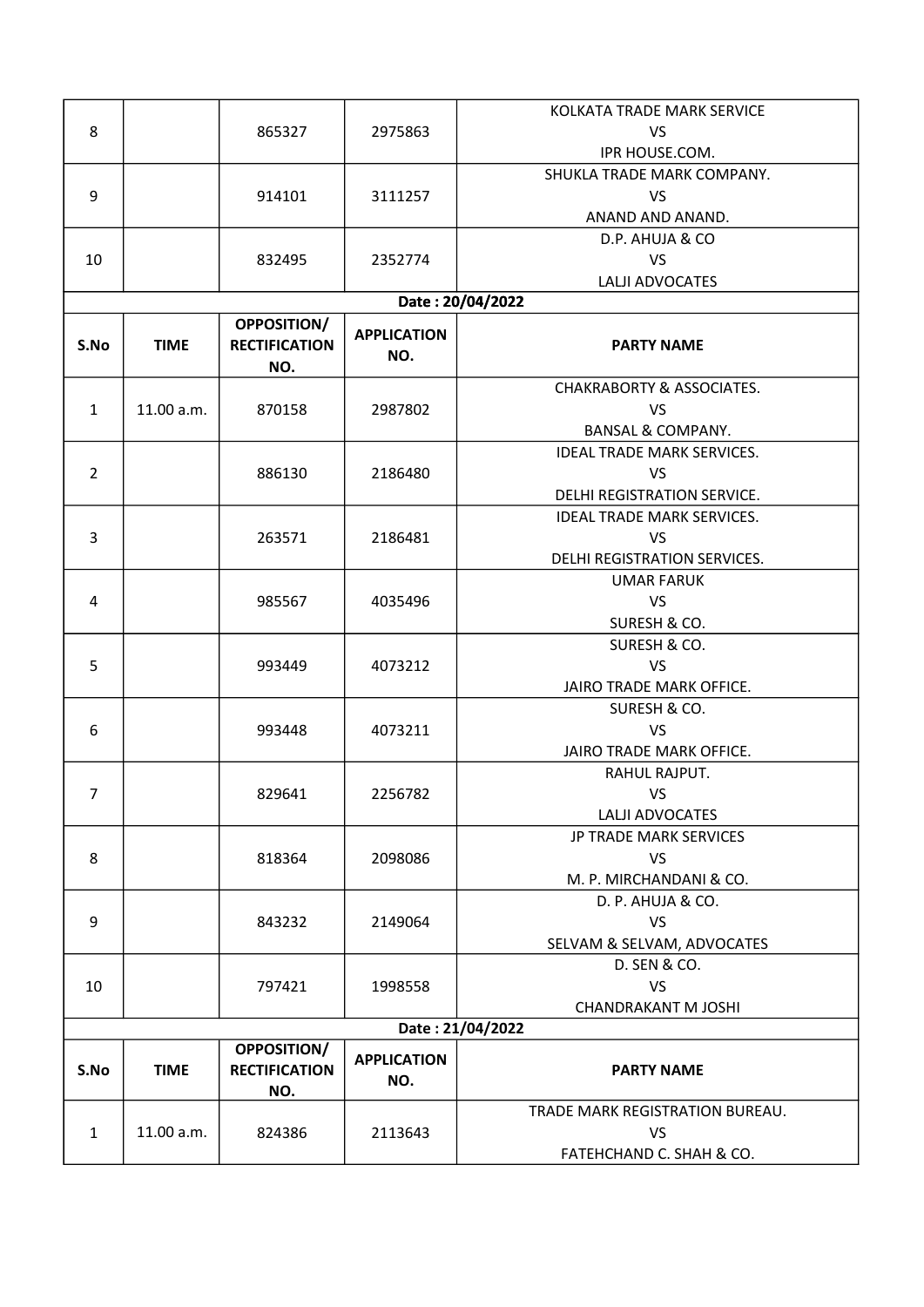|                |             |                      |                          | TRADE MARK REGISTRATION BUREAU.   |
|----------------|-------------|----------------------|--------------------------|-----------------------------------|
| $\overline{2}$ |             | 779213               | 1914829                  | VS                                |
|                |             |                      |                          | FATECHAND C. SHAH & CO.           |
|                |             |                      |                          | TRADE MARK REGISTRATION BUREAU.   |
| 3              |             | 824388               | 2112372                  | <b>VS</b>                         |
|                |             |                      |                          | FATEHCHAND C. SHAH & CO.          |
|                |             |                      |                          | TRADE MARK REGISTRATION BUREAU.   |
| 4              |             | 748268               | 1703024                  | <b>VS</b>                         |
|                |             |                      |                          | FATEHCHAND C. SHAH & CO.          |
|                |             |                      |                          | TRADE MARK REGISTRATION BUREAU.   |
| 5              |             | 749474               | 1703024                  | VS                                |
|                |             |                      |                          | ANAND AND ANAND.                  |
|                |             |                      |                          | TRADE MARK REGISTRATION BUREAU.   |
| 6              |             | 782781               | 1921096                  | <b>VS</b>                         |
|                |             |                      |                          | ANAND AND ANAND.                  |
|                |             |                      |                          | TRADE MARK REGISTRATION BUREAU.   |
| $\overline{7}$ |             | 782794               | 1921096                  | <b>VS</b>                         |
|                |             |                      |                          | FATEHCHAND C. SHAH & CO.          |
|                |             |                      |                          | TRADE MARK REGISTRATION BUREAU.   |
| 8              |             | 223491               | 829096                   | <b>VS</b>                         |
|                |             |                      |                          | FATEHCHAND C. SHAH & CO.          |
|                |             |                      |                          | TRADE MARK REGISTRATION BUREAU.   |
| 9              |             | 824392               | 2264602                  | <b>VS</b>                         |
|                |             |                      | FATEHCHAND C. SHAH & CO. |                                   |
|                |             |                      |                          | ITAG BUSINESS SOLUTIONS LTD.      |
| 10             |             | 964500               | 3068378                  | <b>VS</b>                         |
|                |             |                      |                          | <b>S.SINGH &amp; ASSOCIATES</b>   |
|                |             |                      |                          | Date: 25/04/2022                  |
|                |             | OPPOSITION/          | <b>APPLICATION</b>       |                                   |
| S.No           | <b>TIME</b> | <b>RECTIFICATION</b> | NO.                      | <b>PARTY NAME</b>                 |
|                |             | NO.                  |                          |                                   |
|                |             |                      |                          | TRADE MARK REGISTRATION BUREAU.   |
| $\mathbf{1}$   | 11.00 a.m.  | 779214               | 1914830                  | VS                                |
|                |             |                      |                          | FATECHAND C. SHAH & CO.           |
|                |             |                      |                          | TRADE MARK REGISTRATION BUREAU.   |
| $\overline{2}$ |             | 782793               | 1921095                  | VS.                               |
|                |             |                      |                          | FATECHAND C. SHAH & CO.           |
|                |             |                      |                          | TRADE MARK REGISTRATION BUREAU.   |
| 3              |             | 789263               | 2047431                  | VS                                |
|                |             |                      |                          | FATECHAND C. SHAH & CO.           |
|                |             |                      |                          | TRADE MARK REGISTRATION BUREAU.   |
| 4              |             | 789262               | 2047429                  | VS.                               |
|                |             |                      |                          | FATEHCHAND C. SHAH & CO.          |
|                |             |                      |                          | <b>IDEAL TRADE MARK SERVICES.</b> |
| 5              |             | 870284               | 3002698                  | <b>VS</b>                         |
|                |             |                      |                          | ANAND AND ANAND.                  |
|                |             |                      |                          | <b>IDEAL TRADE MARK SERVICES.</b> |
|                |             |                      |                          |                                   |
| 6              |             | 870285               | 3002698                  | VS                                |